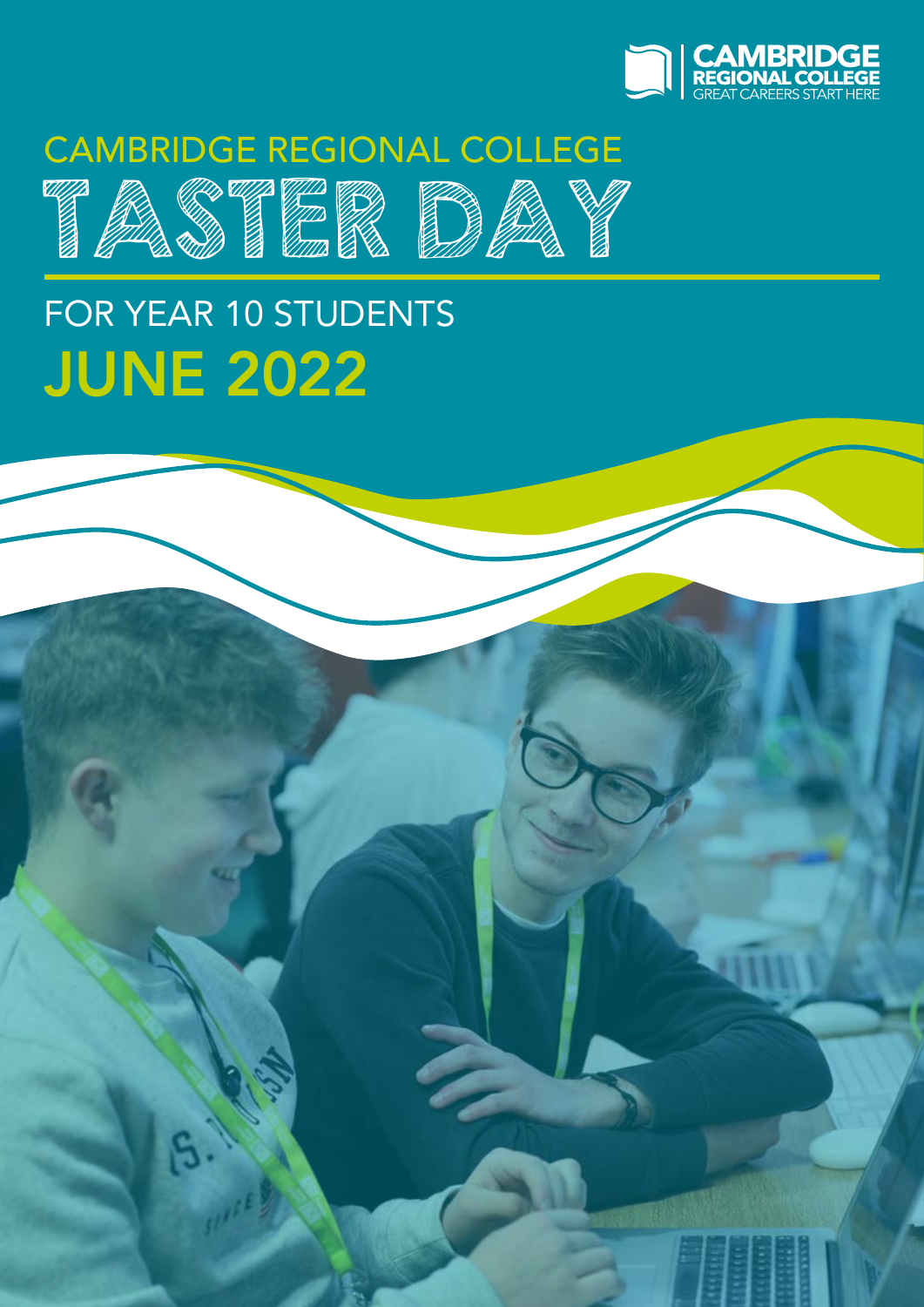

We have the pleasure in inviting you to Cambridge Regional College to take part in our Year 10 Taster Days on 21 June at our Cambridge and Huntingdon Campuses. Our Year 10 Taster Days are a great opportunity to find out more about what it's like to study at college and about the subject and career opportunities available. We hope the day will give you a better idea of what you can do when you finish school in Year 11 and how our courses link into a wide range of careers.

If you are planning on going to university, considering an Apprenticeship, or looking to go straight into work after college, then this is a great chance for you to find out more. You will spend a day getting familiar with the subject of your choice, meeting staff and students, viewing our facilities, asking questions and experiencing the college. You can choose from a wide range of subjects including Art & Design, Beauty Therapy, Business, Health & Social Care, Early Years, Catering & Hospitality, Computing, Games Development, Construction, Engineering, Hairdressing, Media Studies, Motor Vehicle, Music, Performing Arts, Science and Forensic & Criminal Investigation, Sport Studies, Travel & Tourism, and Uniformed Public Services.

All activities will be run by our CRC lecturers and students in our dedicated workshops. These sessions are open to all Year 10 students. Please bring your own packed lunch and a drink. Face coverings are advised at CRC.

"I really enjoyed the day - it gave me a good idea of what I want to do."

"Really helpful and everyone was really friendly."

#### HOW TO BOOK

Please complete the form on the next page and indicate which taster session you would like to attend. You will only undertake one option for the day, but please choose your preferred first, and one alternative option. We will do our best to meet your first choice. Please hand this form back to your school to confirm your interest. Your school will collect all the forms and send them to us.

#### PROGRAMME

| $9.15$ am        | Arrival at CRC          |
|------------------|-------------------------|
| 10am – 12pm      | Taster Session          |
| $12pm - 12.30pm$ | Lunch                   |
| $12.30pm - 2pm$  | Continue Taster Session |
| !pm              | Finish/Return to School |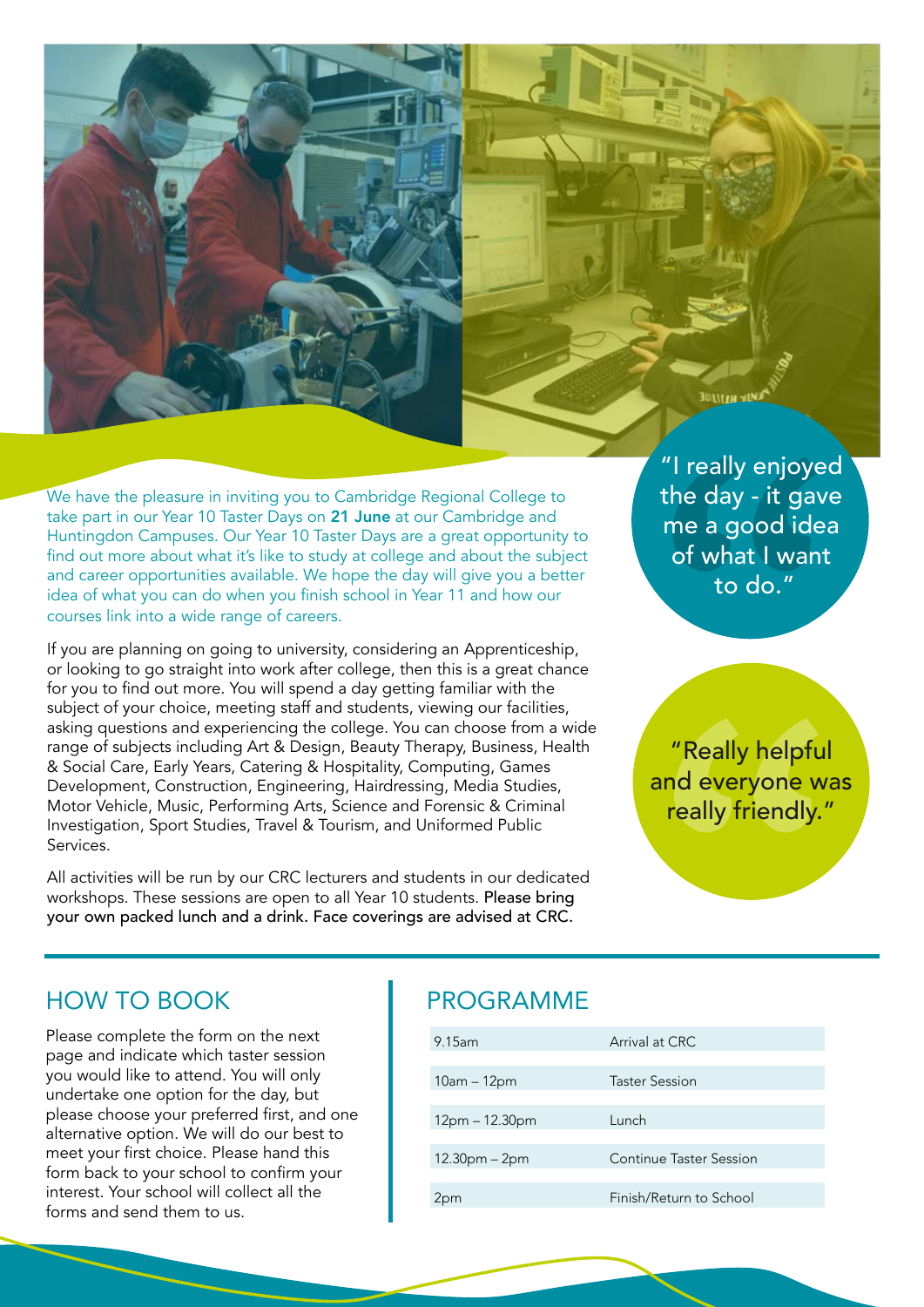### 21 JUNE 2022 CAMBRIDGE REGIONAL COLLEGE Year 10 Taster Day Booking Form



Student name:

School name:

Please select your first and alternative choice for one campus only.

NA = not available at this campus

|    | <b>Subjects</b>                                   | <b>Cambridge Campus</b> |           | Alternative Choice Huntingdon Campus Alternative Choice |           |
|----|---------------------------------------------------|-------------------------|-----------|---------------------------------------------------------|-----------|
| 01 | Art & Design                                      |                         |           | <b>NA</b>                                               | <b>NA</b> |
| 02 | <b>Beauty Therapy</b>                             |                         |           |                                                         |           |
| 03 | <b>Business</b>                                   |                         |           |                                                         |           |
| 04 | Catering & Hospitality                            |                         |           | <b>NA</b>                                               | <b>NA</b> |
| 05 | Care, Health & Early Years                        | <b>NA</b>               | <b>NA</b> |                                                         |           |
| 06 | Childcare & Early Years                           |                         |           | <b>NA</b>                                               | <b>NA</b> |
| 07 | Computing                                         |                         |           | <b>NA</b>                                               | <b>NA</b> |
| 08 | Construction                                      |                         |           |                                                         |           |
| 09 | Engineering                                       |                         |           | <b>NA</b>                                               | <b>NA</b> |
| 10 | Games Development                                 |                         |           | <b>NA</b>                                               | <b>NA</b> |
| 11 | Esports                                           |                         |           | <b>NA</b>                                               | <b>NA</b> |
| 12 | Hairdressing                                      |                         |           |                                                         |           |
| 13 | Health & Social Care                              |                         |           | <b>NA</b>                                               | <b>NA</b> |
| 14 | Media                                             |                         |           | <b>NA</b>                                               | <b>NA</b> |
| 15 | Media Make-up                                     |                         |           | <b>NA</b>                                               | <b>NA</b> |
| 16 | Motor Vehicle                                     |                         |           | <b>NA</b>                                               | <b>NA</b> |
| 17 | Music                                             |                         |           | <b>NA</b>                                               | <b>NA</b> |
| 18 | Performing Arts                                   |                         |           | <b>NA</b>                                               | <b>NA</b> |
| 19 | Science and Forensics &<br>Criminal Investigation |                         |           | <b>NA</b>                                               | <b>NA</b> |
| 20 | Sports Studies                                    |                         |           | <b>NA</b>                                               | <b>NA</b> |
| 21 | Travel & Toursim                                  |                         |           | <b>NA</b>                                               | <b>NA</b> |
| 22 | Uniformed Public Services                         |                         |           | <b>NA</b>                                               | <b>NA</b> |

Please list any Special Needs/Health Issues/Medical Conditions and/or Accessibility Requirements

........................................................................................................................................................................................................................

Parent Signature

Student Signature Date Date Communication and Communication and Communication and Communication and Date

Please return this form to your school to confirm your booking.